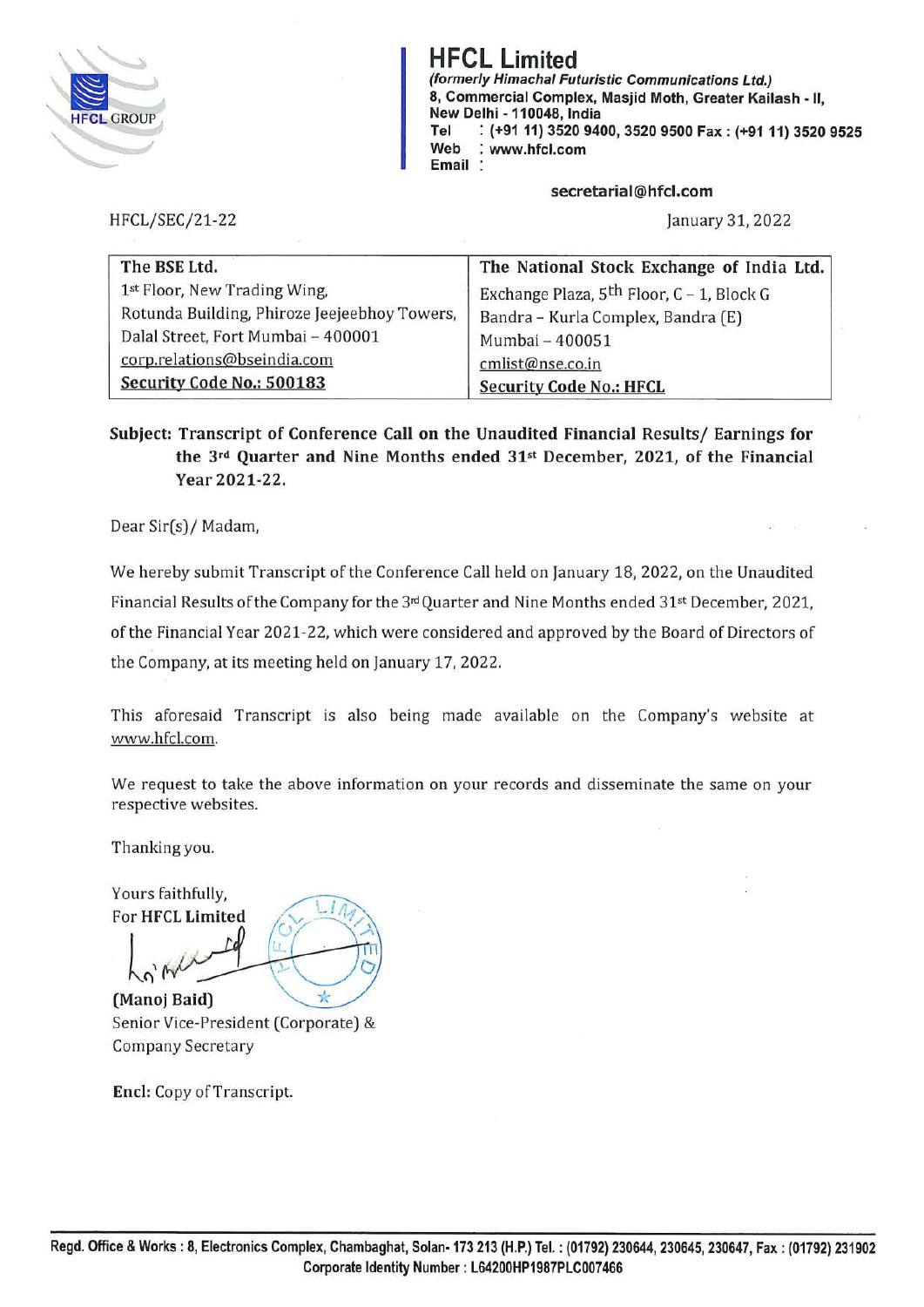

# **"HFCL Limited Q3 and 9M FY2022 Earnings Conference Call"**

January 18, 2022





CHORUS CALLA

| <b>ANALYST:</b>    | MR. ABHIJIT MITRA - ICICI SECURITIES LIMITED      |
|--------------------|---------------------------------------------------|
| <b>MANAGEMENT:</b> | <b>MR. MAHENDRA NAHATA – PROMOTER &amp;</b>       |
|                    | <b>MANAGING DIRECTOR</b>                          |
|                    | MR. V. R. JAIN - GROUP CHIEF FINANCIAL OFFICER    |
|                    | MR, MANOJ BAID - GROUP COMPANY SECRETARY          |
|                    | <b>MR. AMIT AGARWAL – HEAD INVESTOR RELATIONS</b> |
|                    |                                                   |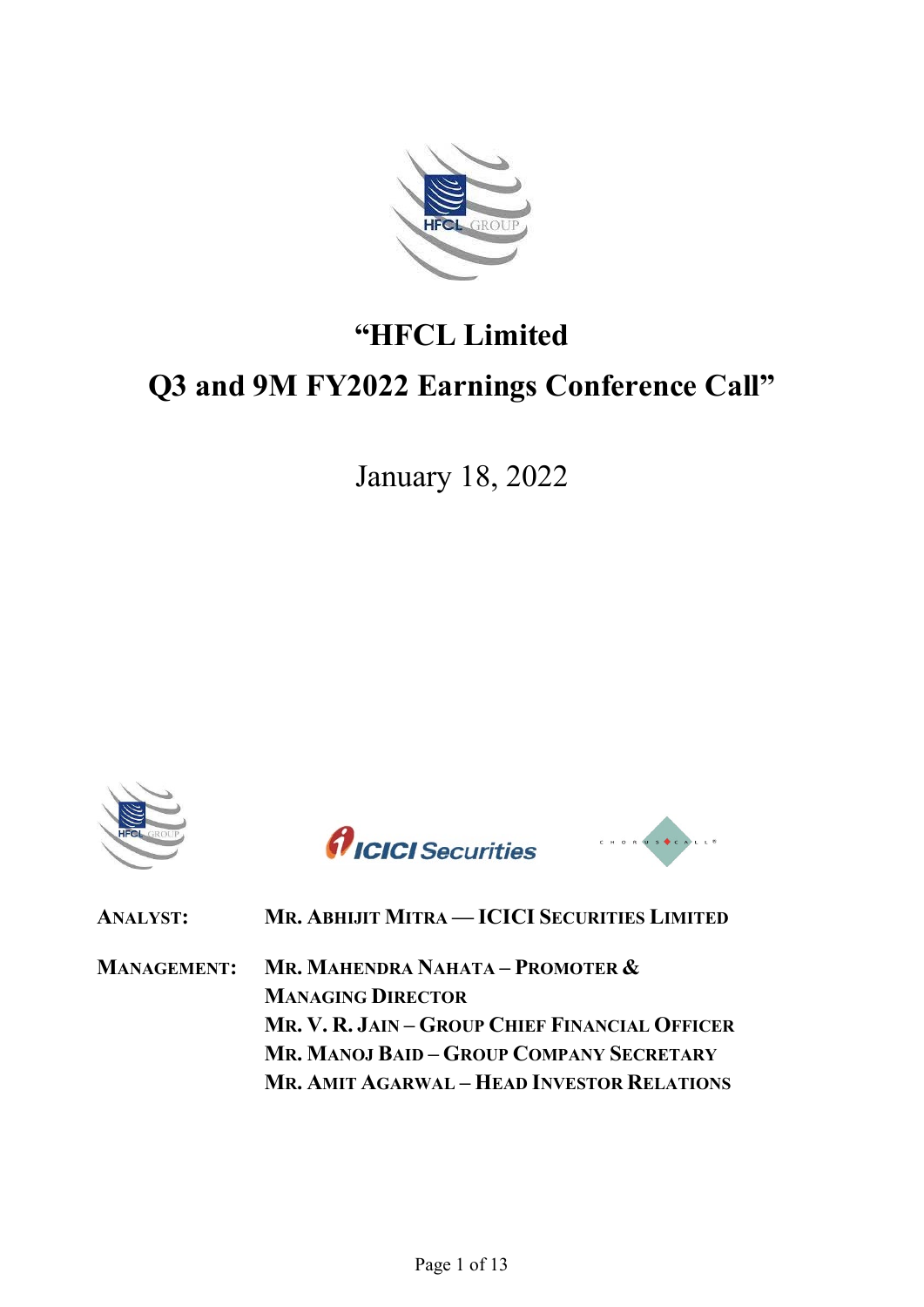

**Moderator:** Ladies and gentlemen, good day and welcome to HFCL Q3 and Nine Months FY2022 earnings conference call hosted by ICICI Securities Limited. As a reminder, all participant lines will be in the listen-only mode and there will be an opportunity for you to ask questions after the presentation concludes. Should you need assistance during the conference call, please signal an operator by pressing '\*' then '0' on your touchtone phone. Please note that this conference is being recorded. I now hand the conference over to Mr. Abhijit Mitra from ICICI Securities Limited. Thank you and over to you Mr. Mitra!

**Abhijit Mitra:** Thanks Moderator, and good afternoon and welcome to all the participants for joining in. We are here to discuss Q3 and nine months FY2022 results of HFCL. From the Management, we have Mr. Mahendra Nahata, Promoter & Managing Director, Mr. V.R. Jain, Group CFO, Mr. Manoj Baid, Group Company Secretary and Mr. Amit Agarwal, Head IR. So without further delay, I hand it over to Mr. Nahata for his opening remarks. Over to you Mr. Nahata!

**Mahendra Nahata:** Good afternoon ladies and gentlemen, and greetings for the New Year and festivities. I truly appreciate and express my gratitude for making it to HFCL's earnings call for the third quarter and nine months of the financial year 2022.

> I am sure that you got a chance to go through our financial results, press release, and investor presentation which are also available on the website of the Company and the Stock Exchanges. The spike in pandemic infection coupled with another mutation had tested our discipline, resolve and preparedness once again; however, I am happy to say that our resilience and containment measures are proving adequate to handle these hiccups without losing sight of our economic and social development goals any further.

> The vaccination drive initiated by the Government of India inspired and personally supervised by our Honorable Prime Minister Shri Narendra Modi Ji has definitely resulted in lowering the impact of this pandemic.

> With 15% year-on-year growth, 2021 proved to be a turnaround year for the Indian telecom sector. With three key emerging trends 2022 appears even more exciting and promising. First, sector revenues are slated to grow again, second on the back of mega release package, telcos have got opportunities to grow at a faster pace. Third, most importantly 5G transition is expected to commence in 2022. India being a mobile-first country, 5G will bring in new use cases which are set to revolutionize the telecom sector.

> Implementation of 5G network will result in a boost of demand for all types of telecom equipment, fibreoptic cables, and related services. Your Company, as I have informed you earlier, is developing 5G radio and transport products. With the implementation of 5G network demand for the Company's products is expected to grow substantially. Ushering into 2022 with accelerated momentum and renewed vigor, HFCL continues to focus on sustainable profitable growth on the back of continued expansion of installed capacities, product portfolio, backward and forward integration, customer base, and global markets. Our mission to transform as a technology-driven enterprise that innovates and manufactures not just for India but also for the world is accelerating as we prepare to see the unfolding opportunity spectrum in the near, mid, and long-term.

> During the quarter under review, we have successfully raised INR 600 Cr via QIP. We received overwhelming interest and response from institutional investors and saw participation from marquee investors. QIP proceeds will be predominantly deployed for capacity expansions and expenditures on R&D and product development besides repayment of some borrowings. We are once again thankful to our investors as strong support and faith have fueled our drive towards achieving the long-term vision of HFCL and creating value for all stakeholders.

> In another major development, 100% of the total pledged shares out of the promoter shareholding has been fully released. The pledges were made in favor of various lenders as collateral security against the credit facilities availed by the Company. Our effort to further diversify and strengthen our board of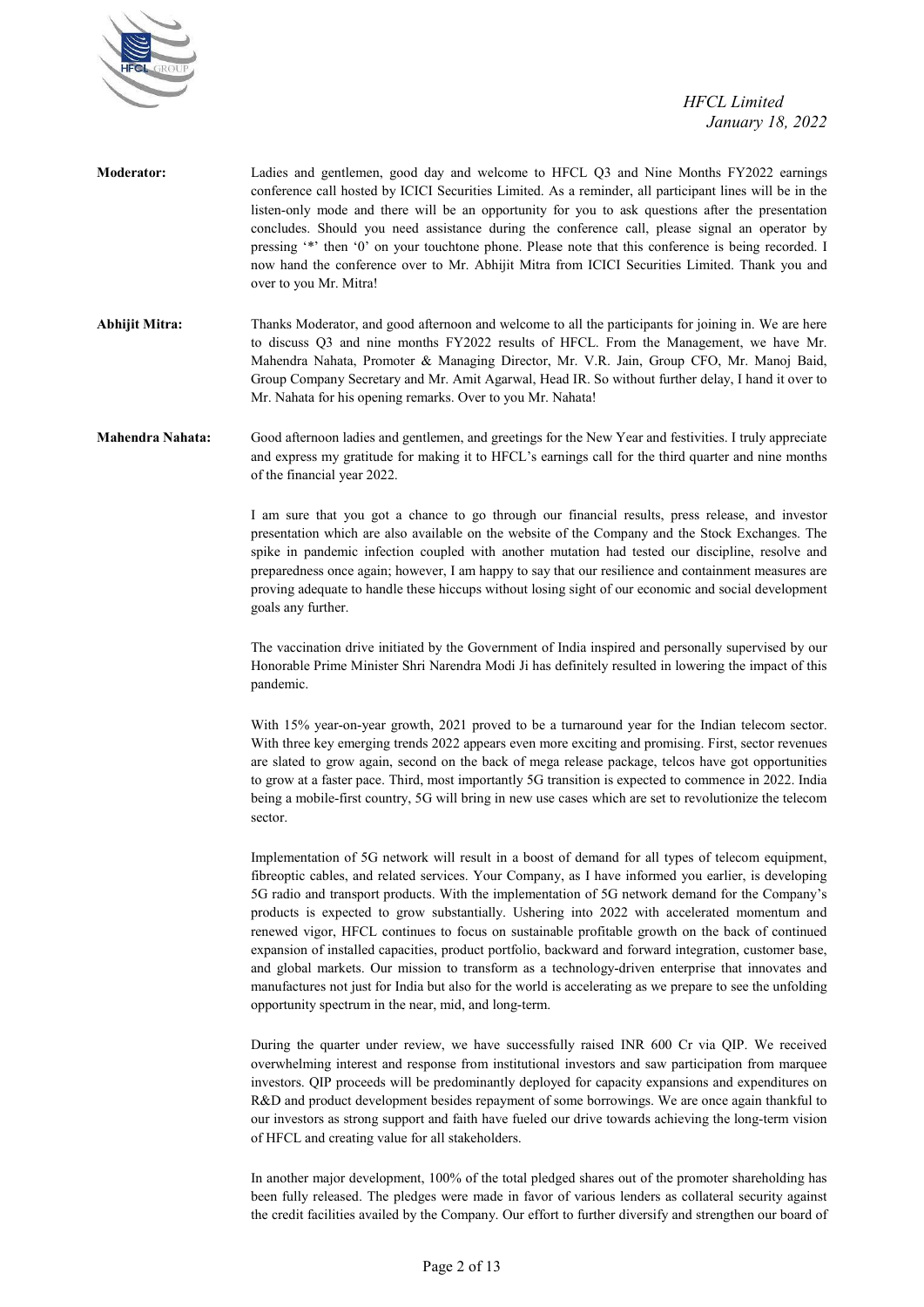

directors resulted in Shri Ajai Kumar joining as an Additional Director (Independent). His rich experience of over four decades in public sector banks including leadership roles in India and overseas would surely strengthen the board of the Company.

During the quarter gone by, HFCL received the approval as a trusted source from the National Security Council Secretariat which is a significant achievement in itself. With this approval, HFCL has become the trusted source for all Indian telecom service providers for sourcing their telecom active network products and infrastructure. With the Government of India's new directive which mandated the Indian Telcos to connect their network only on those new devices designated as trusted products from trusted sources, are qualification as the trusted source shall become a major growth enabler for us.

 The Company has successfully bagged an order amounting to INR 287.96 Cr for setting up of Artificial Intelligence-based secured network and creation of mini data centers for the Air Force. This network shall enhance the security of the application and provide the latest state of the art technology, which will drive the security requirement of the Air Force. We also secured purchase orders of more than INR 530 Cr along with our subsidiary HTL Limited for the supply of optical fiber cables during the quarter. Our order book as of December 31, 2021, stands at INR 5,463 Cr.

 I am happy to share that HFCL Technologies Private Limited, a wholly owned subsidiary of the Company has been granted approval under the PLI scheme for manufacturing telecom and networking products in India. The PLI scheme and the incentives given by the Government will add to our competitiveness and profitability. As I have shared earlier being the Company located and manufacturing in India, our overheads are low and this coupled with our innovative design capabilities will help us roll out the cost competitive products for the world market.

 In order to build upon our export footprints expeditiously, HFCL has incorporated two new wholly owned subsidiary companies abroad mainly HFCL Inc., a company registered in United State in the state of Texas, and HFCL B.V., a company registered in Amsterdam in the Netherlands. We also strengthened our team with the addition of Dr. Peter Weimann and Mr. Jochen Arms. Dr. Weimann has joined as a CTO of the optical fiber and cable business for the Group and Mr. Arms as the Vice President of Sales for the European Region. Both the industry veterans possess vast experience. We expect them to lead HFCL's global foray into new generation optical fiber cable products across different industry applications. We have also onboarded Mr. Andrew Westerman as the Vice President of our International Sales Communication Products to lead the sales and business development for the communication products in the global market.

 The R&D initiatives and projects undertaken by the Company are progressing as per schedule. We are in the advanced stages of development of Wi-Fi 6 enabled access points and point to point and point to multipoint radios, these products are compatible with 5G networks in terms of their throughput capacity.

 Similarly, the development of 5G radio and transport products is also progressing well. These products will result in the Company selling its innovative and competitive products in global markets. User trials for electronic fuses developed by the Company is also expected to start soon. I am happy to share that HFCL is the first company in India to have developed these hi-tech fuses by itself.

 New initiatives have also been taken to develop new types of optical fiber cable for export markets. The quarter gone by has set the tone for us as we begin the new calendar year with more confidence and optimism. Successful completion of QIP, coveted enrollment as the trusted source from the National Security Council Secretariat, approval of the PLI application, 100% release of the promoter pledged shares, and continued strong order book and pipeline are five structural successes on the third quarter. On the back of these enablers, we see the financial year 2023 with decent growth in revenue and profitability with a continued shift in the revenue mix. We continue to grow our catalog of products with innovation to emerge as a name to reckon with for its innovative offerings across various markets.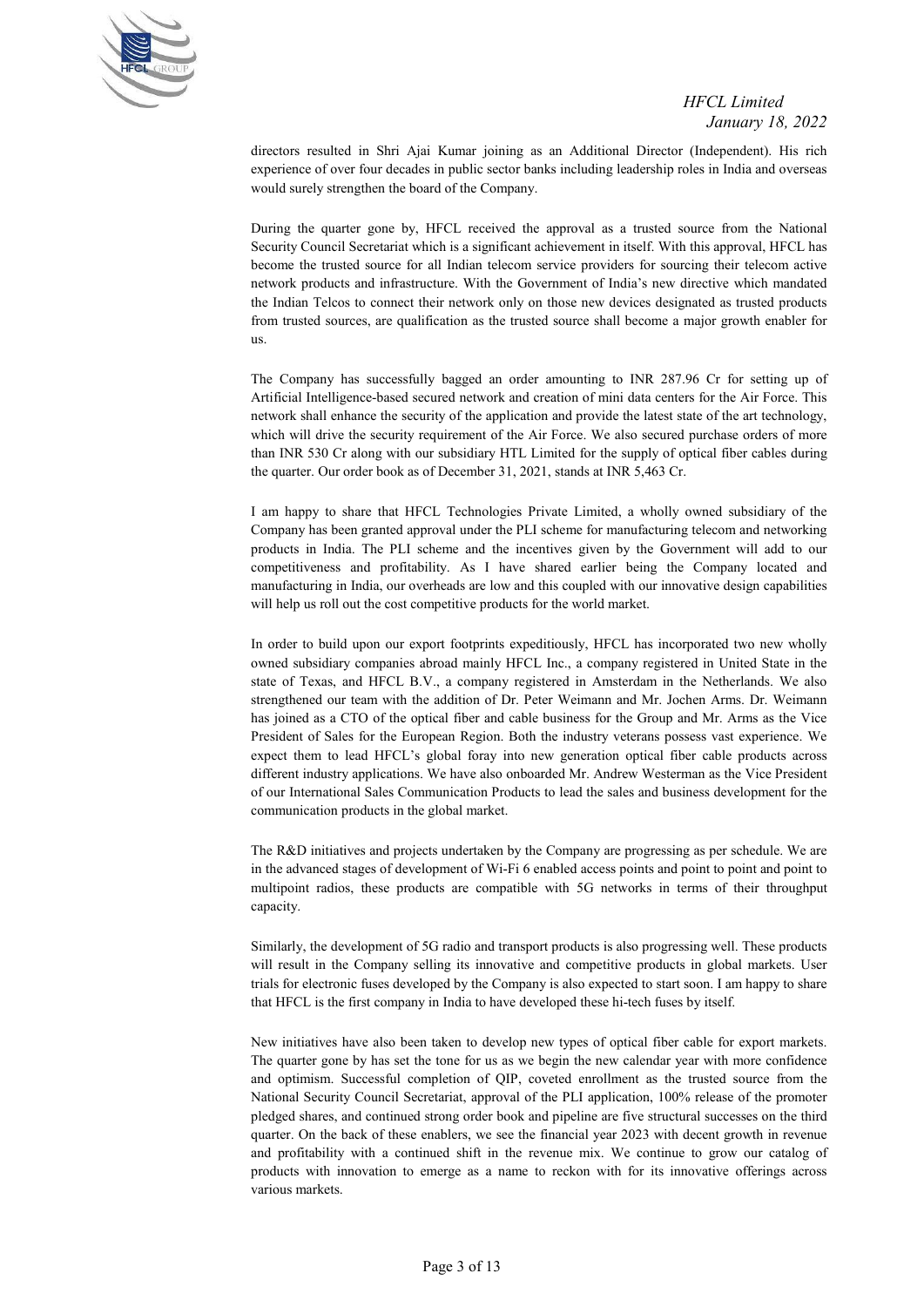

Let me now brief you on key performance metrics of the quarter and the nine months ending for FY2022.

Revenue for Q3 FY2022 stood at INR 1,215.21 Cr as compared to INR 1,122.05 Cr in Q2 of FY2022 and INR 1,277.48 Cr in Q3 FY2021. EBITDA for the quarter stood at Rs.174.56 Cr as compared to INR 173.20 Cr in Q2 of FY2022; and INR 176.53 Cr in Q3 of FY2021. EBITDA margin increased by 54 basis points and stands at 14.32% for Q3 of FY2022 as compared to 13.78% for Q3 of FY2021.

 For Q3 FY2022, profit after tax stands to INR 81.10 Cr as compared to INR 85.11 Cr of Q3 of FY2021. PAT margin also improved by 1 basis point to 6.67% in Q3 of FY2022 as compared to 6.66% in Q3 of FY2021. Segmented revenue for telecom products during the quarter stood at INR 512.36 Cr as compared to INR 333.37 Cr in Q3 of FY2021. For the nine months ended December 31, 2021, the Company has reported consolidated revenue of INR 3544.13 Cr as against INR 3031.56 Cr in December 2020.

 EBITDA of INR 539.30 Cr as against INR 396.92 Cr in nine months ended December 2020. Profit before tax at INR 348.76 Cr as against INR 218.62 Cr in December 2020 nine months and profit after tax of INR 257.73 Cr as against INR 159.77 Cr in nine months ended December 2020.

 As you would note from the nine-month numbers you will appreciate that there has been significant improvement in the performance of the Company compared to last year.

 The nine months profit after tax of INR 257 Cr in the current year is higher than last full year's profit after tax of INR 246 Cr. There is no doubt a significant improvement in the working of the Company with a change in product mix, a strategy of improving our products with R&D, new products. This is a major shift which has taken place in the working of the Company the first three quarters itself we have more than the profit of entire year of the last year.

 I am also happy to inform you that considering the increase in demand for optical fiber and optical fiber cable in India as well as global markets the management of the Company had decided to expand its manufacturing capacity of optical fiber, a vital raw material for the manufacture of optical fiber cable to 22 Mn fiber kilometers per annum from present 10 Mn fiber kilometers per annum. So it is an increase of 12 Mn fiber kilometers per annum capacity for optical fiber.

 Similarly, the capacity for manufacturing optical fiber cable is being increased to 34.75 Mn fiber kilometer per annum from the present capacity of 24.75 Mn fiber kilometer per annum which is an increase of 10 Mn fiber kilometer capacity on a per annum basis.

 This expansion is to be completed by the end of June 2023. This expansion will entail a capex of INR 425 Cr. At the same point of time, the implementation of a new manufacturing setup to manufacture of defense products is also progressing very well.

 All these initiatives have been taken by the Company with more intensified efforts during the year and also plan for coming fiscal for capacity expansion, widening the product and service portfolios coupled with increased market penetration and shift in revenue mix shall lead the Company to newer heights from fiscal 2023-2024 onwards by ensuring sustainable growth in revenue and profitability.

 Friends thank you once again for your keen participation. I wish you good health. With this, I conclude my opening remarks and open the floor for a question and answer session. Thank you very much.

**Moderator:** Thank you very much. We will now begin the question and answer session. The first question is from the line of Sanjay Shah from KSA Securities. Please go ahead.

**Sanjay Shah:** Good afternoon. Thank you for the opportunity. Congratulations on five successful changes that we have done as promised by you earlier. Sir my question was regarding we have taken an accelerated growth strategy in our portfolios and where we have taken many products under development and for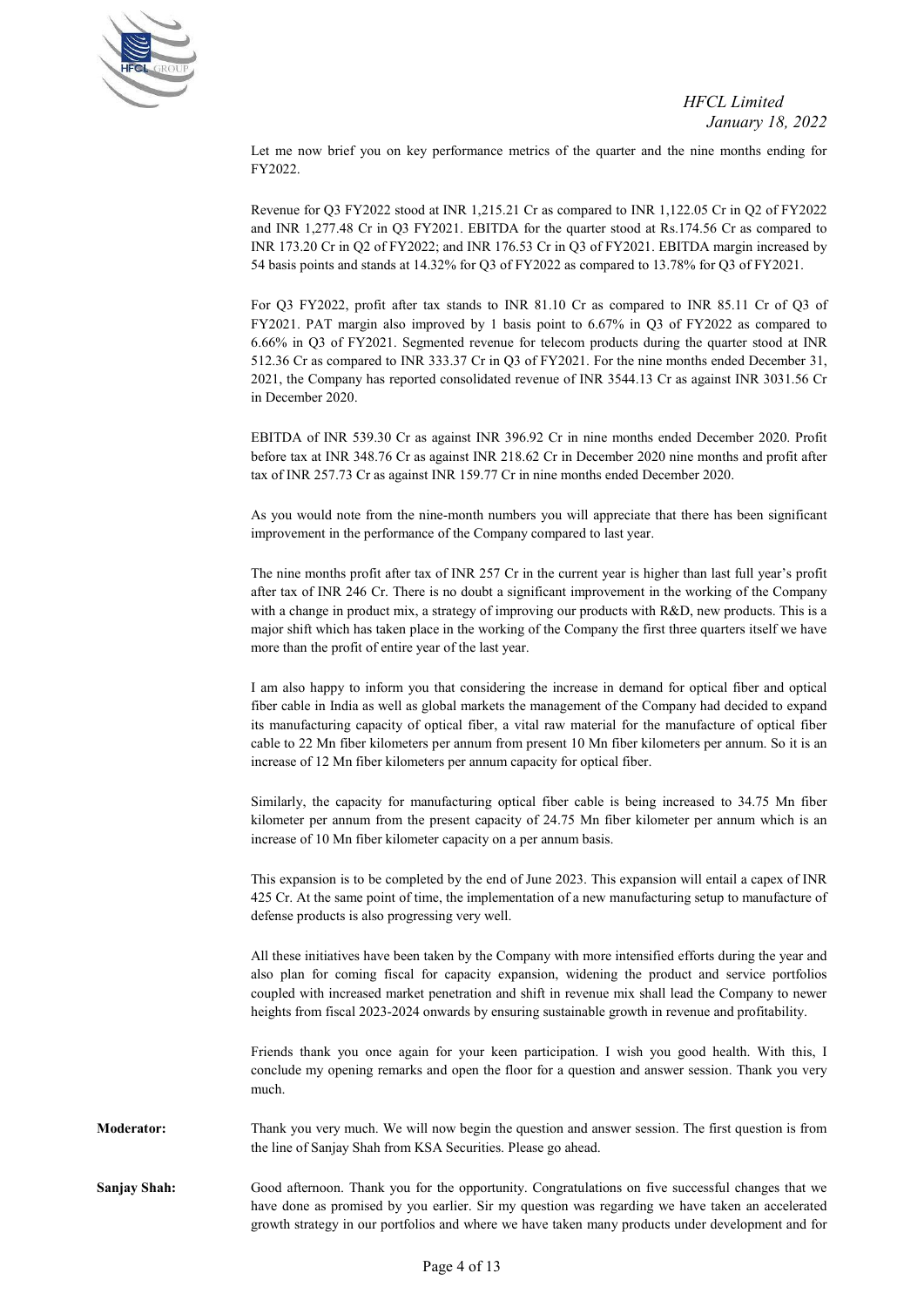

that we have done partnering with many renowned players. Sir like CommAgility we have tied up for 5G software and then Aprecomm what we have tied up for AI, can you highlight upon that what is the opportunity we see on that side and how that will pan out commercially and when the business will start rolling on that side?

Mahendra Nahata: Thank you Mr. Sanjay Shah. It is a good question. Basically, we have undertaken development of new products by our own R&D also by partnering with various world leading companies, not only CommAgility or Aprecomm there are a number of other companies partnership we have done for the development of new products. Basically, these companies are either supplying software or developing new products for us while IPR will belong to us. Why we have partnered because we cannot expand our R&D capability all of a sudden to hundreds of people so we have then apart from setting up our own R&D facility we partner with these kinds of companies to develop products for us. With the development of these products which as I have described earlier Wi-Fi related latest generation products, microwave, various point to point, point to multipoint and then of course 5G radio products, transport products, switches, routers, which have been developed by us with our own designed IPR belongs to us, number one we can sell it anywhere in the world because we are not dependent upon any license or something like that. Number two since these are designed in India manufactured in India with our overheads being lower these will be more price competitive. Number three since it is our own design it is our own software we can definitely alter different software as required by different customers because different customers have their own different requirements in terms of operations and in terms of features and all that so if the large customer wants some changes we can do that so all these put together it would be really very easy for us to go not only in the Indian market but in the international market also and this will set to improve our profitability as well as revenue both would improve and there will be a large number of products for us to sell in the global market and that is why we are already enhancing our capability, sales capability in the international market by appointing people in different countries who would then be selling our products, not only fiber optic cable but these telecom products also.

**Sanjay Shah:** So a subsidiary in the Netherlands we have formed and on-boarded many vertical chiefs and engineers this is what is our aim?

**Mahendra Nahata:** Yes, Netherlands and US both we have formed subsidiaries wherein we have on-boarded these people.

**Sanjay Shah:** My second question was regarding the opportunity from defense space where you have mentioned and very excited about understanding more on that side can you elaborate on that Sir please?

**Mahendra Nahata:** Yes, very sure. You would have read in the newspaper recently also the Government of India had said we are going to restrict the import of many equipment and we would be looking at procuring them indigenously. So there is a huge opportunity in the defense sector for the Indian companies but the opportunities will be available only when if you are able to design in India and manufacture in India simply by getting technology transfers and all that would not get you profitability. It may get revenue but it will not certainly get profitability. So what we are doing we have decided to design certain products ourselves which is electronic fuses whereas I said user trials for our developed fuses are said to start very soon wherein we have already participated in large tenders. I am sure our user trials will be successful and we will be very, very competitive in the tender also because it is our own design own development so we are not dependent upon any of the foreign companies for cost or components. Similarly electro optic devices again we are developing ourselves, we have participated in a number of tenders so we are sure that we should be very competitive there also so these are the few products on the non-telecom side of defense we are developing, fuses, electro optic devices and both have got a very large market opportunity with thousands of Crores for the next ten years to come then in the communication side also we are working for the development of products for defense services. One of the product is software-defined radio which would have its application to civilians also but the major application is the military because of the more enhanced security and ability to withstand any intrusion by enemy forces this radio is again being designed by us in partnership with an associate company wherein we had acquired 50% stake that is under development and this radio again has got huge demand opportunities and this radio is expected to be finally developed within this calendar year and we are going to offer to the army for testing. So we have a huge expectation from the development of this radio which should be three types one is the handheld, another would be man pack which the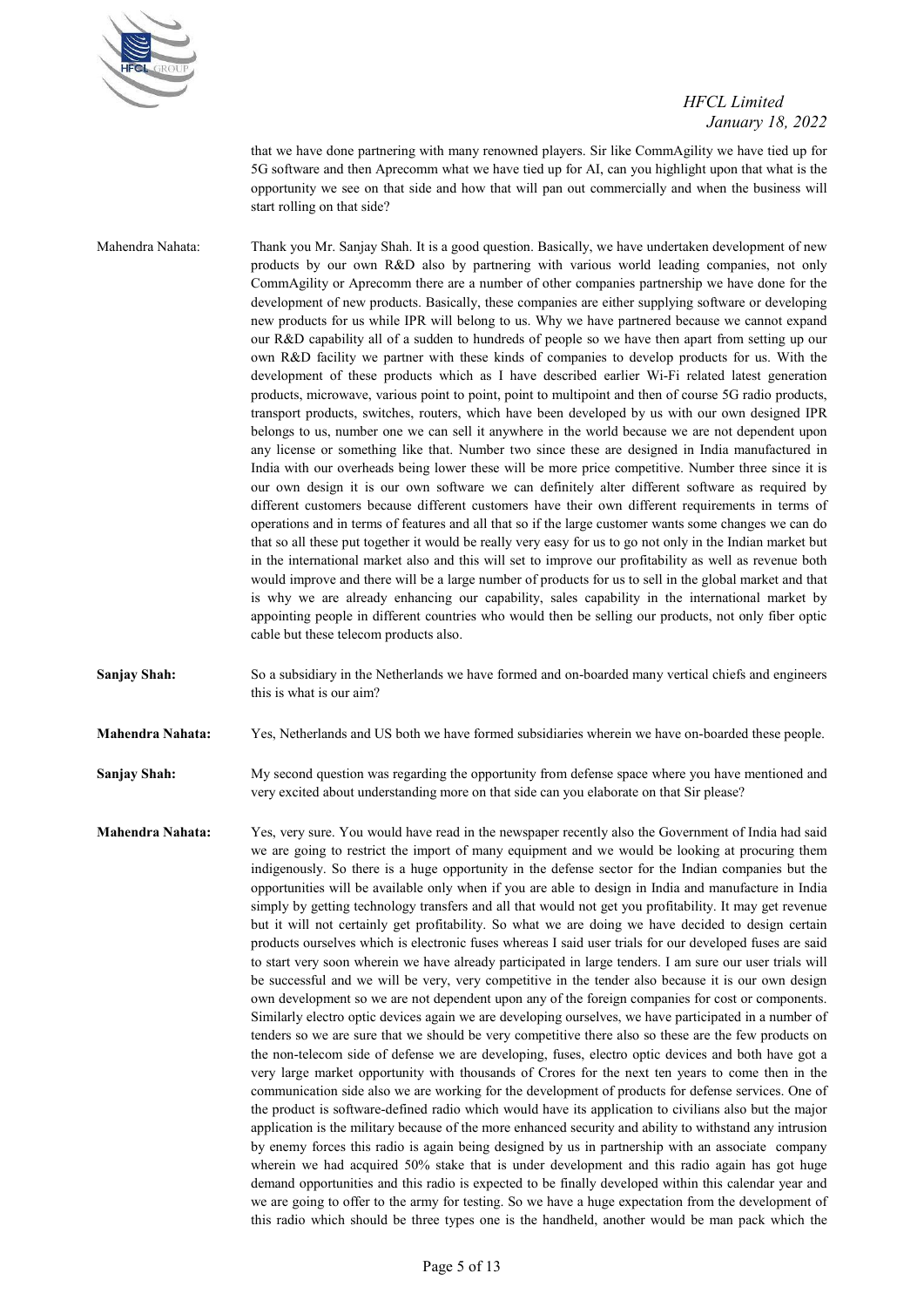

soldier mounts on the back and back, third is the vehicle mounted, so three versions of this radio are being developed for the army. So we are taking a few products but developing it ourselves and the selection of product is based on the demand opportunity and all these three products by itself have a huge demand opportunity for years and years to come. We are looking into few more products which can be developed by us but it is a very complex and they entail some system integration where some of the products, indoor manufacture, some of the manufacture outside where we are integrating foreign partners also with us to do that kind of a system level integration in the tanks or armored vehicles of those kinds of things there also we are having a partnership with a couple of companies to do those products but yes with that drive of Government of India to have more and more defense equipment procured in India it represents a huge opportunity for Indian companies.

**Moderator:** Thank you. The next participant is Saket Kapoor from Kapoor & Company. Please go ahead.

- **Saket Kapoor:** Thank you Sir for this opportunity. Sir firstly as we have been hearing you and you are always walking the talk over a period of time and that has been reflected in the confidence by the issue also. Sir just if you could give us some understanding of how the margins trajectory is going to look like and also on the product and the business revenue mix, as you were saying that it will be skewed more towards the product segment going ahead so when will that translate into the actual delivery of numbers going ahead and also about the cash conversion cycle and the amount of receivables which were not being released due to milestone of the projects. What is the status of those projects?
- **Mahendra Nahata:** I will tell all three one by one. First of all revenue mix if you look at nine months I will still go to nine months of December 2021 or I was just going back to 2020, our revenue mix was 26% was coming from the product, 74% from projects. Now, this mix has changed 42% is coming from products, 58% for projects. So 26% has become 42%, 74% has gone down to 58% so while we are shifting our revenue mix towards products. Now this will automatically increase in the margins also so if you look at the numbers the profitability has grown, this has grown because revenue mix has changed and it is getting skewed more to our products which will mean there will be increased profitability in the Company because it is our own manufacture own designed product profitability is better than the projects. In terms of profitability, the Company will definitely have increased profitability and that is our long-term strategy also as I have been talking about in various investor calls our strategy is to increase the profitability of course revenue should also increase but more importantly profitability should increase. There should be profitable growth and that would happen with our own products coming up and being manufactured in India and is sold in the global market. So that is a strategy we have adopted. Question number three is in receivables. These, of course, would start showing a downtrend once we go ahead in the completion of our projects which are milestone based and certain milestones have got delayed not because of any problem from our side but it is more from the problem of the customer where certain infrastructure has not been completed by them, as a result, the receivable still lies there now there is no risk, there is no bad debt, there is no sticky receivable but they would be received once the milestones are completed. We are trying to work out with the government that since the milestones have not been completed without any fault of ours they may please release the money which is due to us and those are under consideration. We are having active discussions with the government but yes when they will come to a normal level, I would say by the second quarter of the next financial year.
- **Moderator:** Thank you. The next question is from the line of Neerav Dalal from MIB Securities. Please go ahead.
- **Neerav Dalal:** Thank you for the opportunity. A couple of questions first is the INR 600 Cr that we have raised through QIP if you could just broadly let us know where the funds will be used because we have also now undertaken the INR 425 Cr new Capex and second just related to that in terms of PLI how are we looking at it and lastly what would be our debt as of end December?
- **Mahendra Nahata:** Look first of all INR 600 Cr is raised through QIP we are majorly going to use one for Capex of which INR 425 Cr capex we have already announced which will be partly funded by debt, partly funded by equity. More or less I would say that INR 200 Cr would be used for capex, rest of the capex would be funded by debt about INR 150 Cr or so would be used for R&D, different R&D projects which we have undertaken already, about INR 150 Cr would be repayment of loans, some of the loans are going to be repaid to the banks and working capital and those kind of purposes about INR 100 Cr.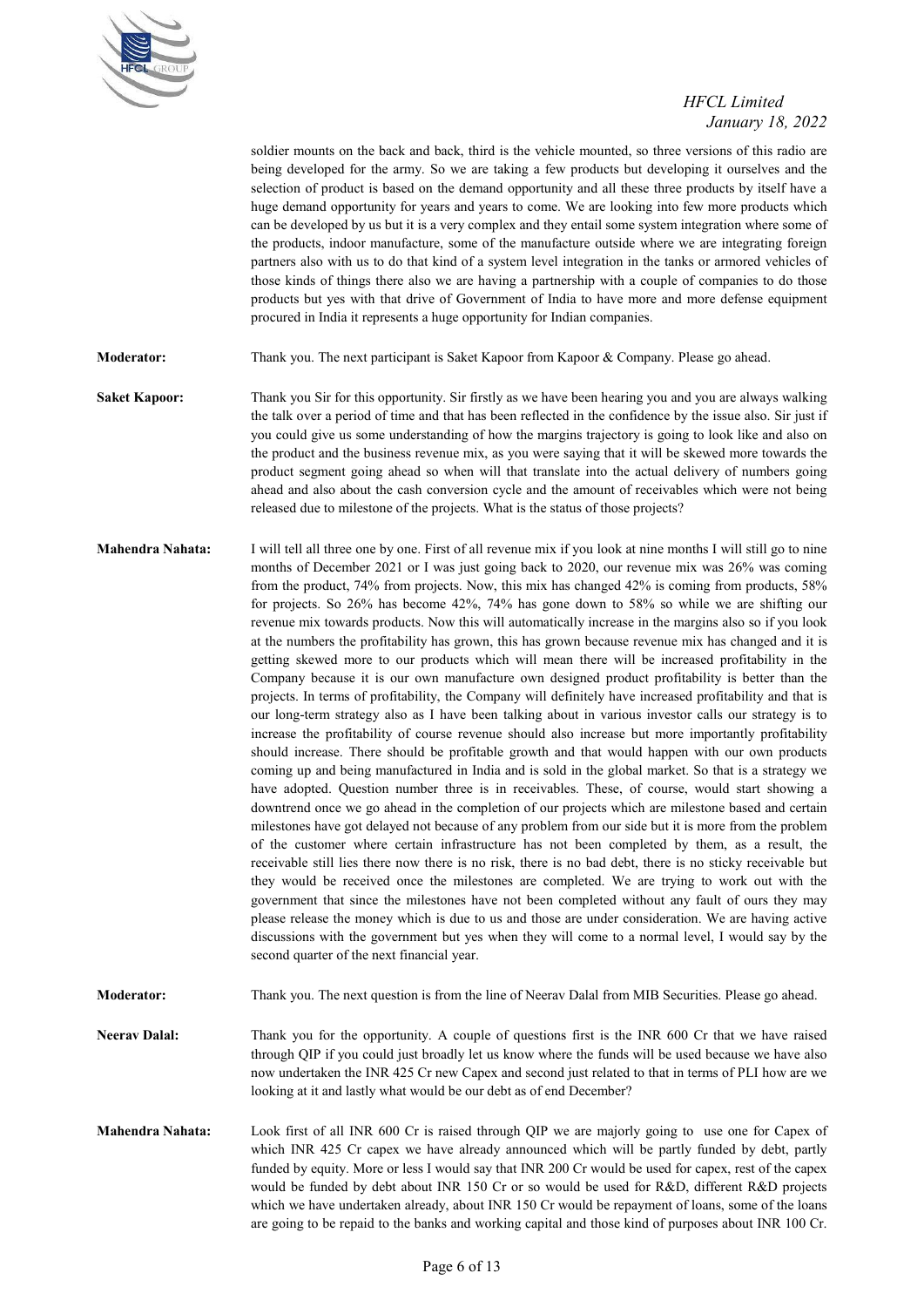

This is going to be more or less use of this money. So I would repeat capex, R&D, working capital and repayment of some loans. These are the usage of INR 600 Cr and as you know this new capex of INR 425 Cr we have already announced as backward integration and enhancement of current production capacity. Now coming to PLI, we are one of the companies, our subsidiary company HFCL Technologies Private Limited has already been approved for PLI by the Government of India and we are now working on setting up the facilities of manufacturing of telecom equipment. Now the total production we achieved in five years on an average 5% of that production will be given to us as the production linked incentive now that is, of course, will improve our competitiveness and profitability both so this is as far as the QIP is concerned. In terms of debt, the total debt in the Company is INR 700 Cr out of which INR 200 Cr only is the term loan plus INR 500 Cr is working capital loan so INR 200 Cr is term loan and INR 500 Cr is working capital loan, the debt-equity ratio is very, very good it is a 0.26.

**Moderator:** Thank you. The next question is from the line of Vipul from CRISIL. Please go ahead.

**Vipul:** I had a question regarding the realization for OFC and OF if you can just let us know how the trend has been and the second question is regarding the price hikes if you have carried out in your portfolio due to an increase in raw material cost or logistics cost? Thank you.

**Mahendra Nahata:** The pricing trend of the fiber and fiber optic cable has been an increasing trend in the past I will give you a few numbers. If you look at Q2 of the current financial year the fiber price was INR 265 around per kilometer, Q1 it was around INR 250 per kilometer, Q3 it has become INR 320 per kilometer so 265 has become 320, it is a very sharp increase and that has resulted in some decrease in profitability of the current quarter as I mentioned in the beginning. Now certainly of course the cable prices also increased. If I make it in terms of fiber kilometer in case of cable also in Q1 of the current year it was INR 872 which increased to INR 906 in Q2 and which has further increased to INR 981 in the current quarter. Now I expect depending on the customer, the market and the competition that these stable prices should go up slightly more because the impact of an increase in the raw material cost has not been completely absorbed so there should be some betterment in the prices of the cable in the current quarter and the first quarter of the next financial year. In terms of logistic cost all that we had increased in logistic cost is mostly on account of increase in freight and the container sizes and all that in the international market which has resulted in input cost increases because of higher freight, number two outward freight for the goods which you sell CIF basis there also there has been an increase in the freight so this logistical cost has also cost some 3 Cr, 4 Cr of extra apart from another exceptional item of VRS these cost is about 6.7 Cr of extra so this increased our cost then apart from that, of course, the semiconductor prices have also gone up because the supplies were not been possible by the various suppliers so we had to purchase a number of semiconductors on the open market at a higher price to build the demand of our customers so these all resulted in the increase of cost but these are stabilizing now. This quarter as I said we believe that we will be able to get better prices of fiber optic cable. We have started getting better prices for our equipment which cost has gone up because of semiconductor prices. We have already started getting better prices with those equipment so the trend, of course, there will be a build-in increase in price but it will stabilize in the current quarter.

**Moderator:** Thank you. The next question is from the line of Naman from Phymax Traders Private Limited. Please go ahead.

**Naman:** Thank you for the opportunity. Good afternoon Mr. Nahata. I would like to know about your working capital cycle and debtor days if you can elaborate a bit?

**Mahendra Nahata:** Working capital cycle the net working capital is right now about 95 days, net working capital which is receivable and creditors and all put together it is at 95 days. This would improve as I said a little while ago with the projects which are being implemented by us where revenues have not been received because of milestone completion issue and which is the result of the customers problem, not our problem so once those receivables start coming down , receivable also come down and this working capital cycle will also improve so the working capital cycle is currently about 95 days has increased a bit from the last quarter which was 81 days it has gone up to 95 days but it is expected to improve soon with the payments being received from the projects which we are executing.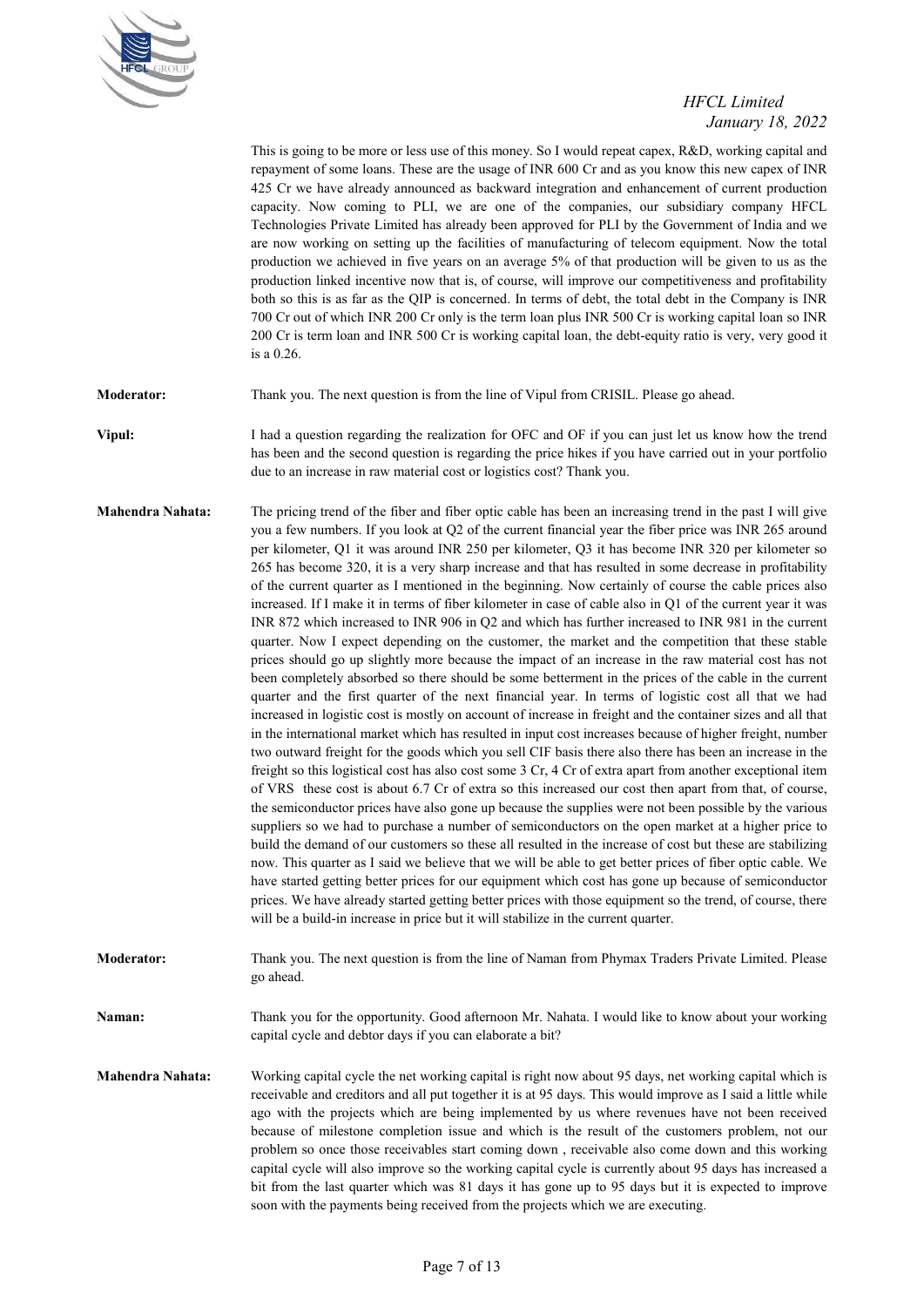

**Naman:** Sir my last question is I have been tracking your Company for the past 16 to 20 quarters there is so much talk about fiber to the home and other R&D that you have been doing investing in companies like Raddef, etc., but there is no significant rise in revenue and profitability so what do you have to say about that?

Mahendra Nahata: No, I think you are not right. Profitability has increased significantly. If you see that last year's total profit we have been able to achieve in the three quarters itself, INR 247 Cr of last year's total profits we have already received INR 256 Cr in the three quarters itself so this is a significant rise in the profitability. Now as far as the revenue is concerned there was some dip in revenue because of the pandemic and those kind of situations and certain other reasons but now if you see revenue has started increasing. If you see the nine months the revenue of about INR 3,000 Cr in the last year has become INR 3,500 Cr in the first nine months this year and this trajectory we are going to maintain it. So there is the rise in revenue, there is the rise in profitability definitely and even the profitability would get better and better in the future with our strategy of going to our product development. Now your question that this has not happened is not correct so Wi-Fi and radios which we have designed now already sold in the market in large numbers they have about 200,000 such equipment working in the field, fiber optic cables new designs have come up and they are being sold in the market. Last year's INR 1,100 Cr revenue of fiber optic cables this year it is going to be about INR 1,800 Cr or INR 1,900 Cr so this certainly results of the new products which have been brought in. Now, the 5G products which are under development it is a very complex product. It takes some time to develop these products and those products would be available one by one starting from Q1 to Q3 of the next financial year these products will also start becoming available one by one so this product which we started development Wi-Fi, point to point radios, point to multipoint radios these have already given results. Other products which we have taken as development in telecom side are in the development cycle, well on the schedule and once they start becoming available we will be able to sell in the market and increase our revenue. Fiber optic cable, several new products have been developed they have been sold in the market, optical fiber itself new products have been developed with a better design and better size and all that those are also given us the results in terms of development at the new type of cables so to say that the new products have not developed and not paid results is absolutely not fair, but the point we have to also realize that when we do R&D in terms of new products, it does not happen in days or months it takes time and certain products have been developed certain products are under development many would be developed in the timeframe we have decided but again I must also say R&D that maybe overshoot couple of months that is not unusual anywhere in the world but yes it is on the schedule right now and it has giving results.

**Moderator:** Thank you very much. The next question is from the line of Abhijit Mitra from ICICI Securities. Please go ahead.

**Abhijit Mitra:** My question is more on the order book the current order book as we can see from the quarterly release is around INR 4,400 Cr, INR 4,450 Cr to be precise now there is a gradual drawdown in the order book that we can see over the past three, four years where do you see this order book headed over the course of next couple of years and what are the key contracts or orders that you are expecting to new sort of play out the part for us? Thanks.

**Mahendra Nahata:** Look here Abhijit's point is that this higher order book in the previous year was because of orders we received from defense communications for the one particular project. So there is sudden spike in the order book because of those projects because of the NFS project which is under implementation. Now current order book is INR 5,500 Cr approximately which is almost equivalent to one year's revenue which is a decent order book. Now as we migrate of more product-driven revenue, products orders do not come in big spike like one project which would be a three-year project and order has come at once like what happened in NFS this keeps on coming on a monthly quarterly basis from the customer and I think order book we will be able to maintain almost equivalent to the current order book we have but if some large projects come they can increase also but I am happy with this order book ,an order book for equivalent to one year's revenue is certainly not dried it has been a good order book and I think we will improve it further only.

**Abhijit Mitra:** Just to understand on the export side you have maintained 8% of the revenue share as exports how do you see this 8% moving up or changing over the course of time, couple of quarters?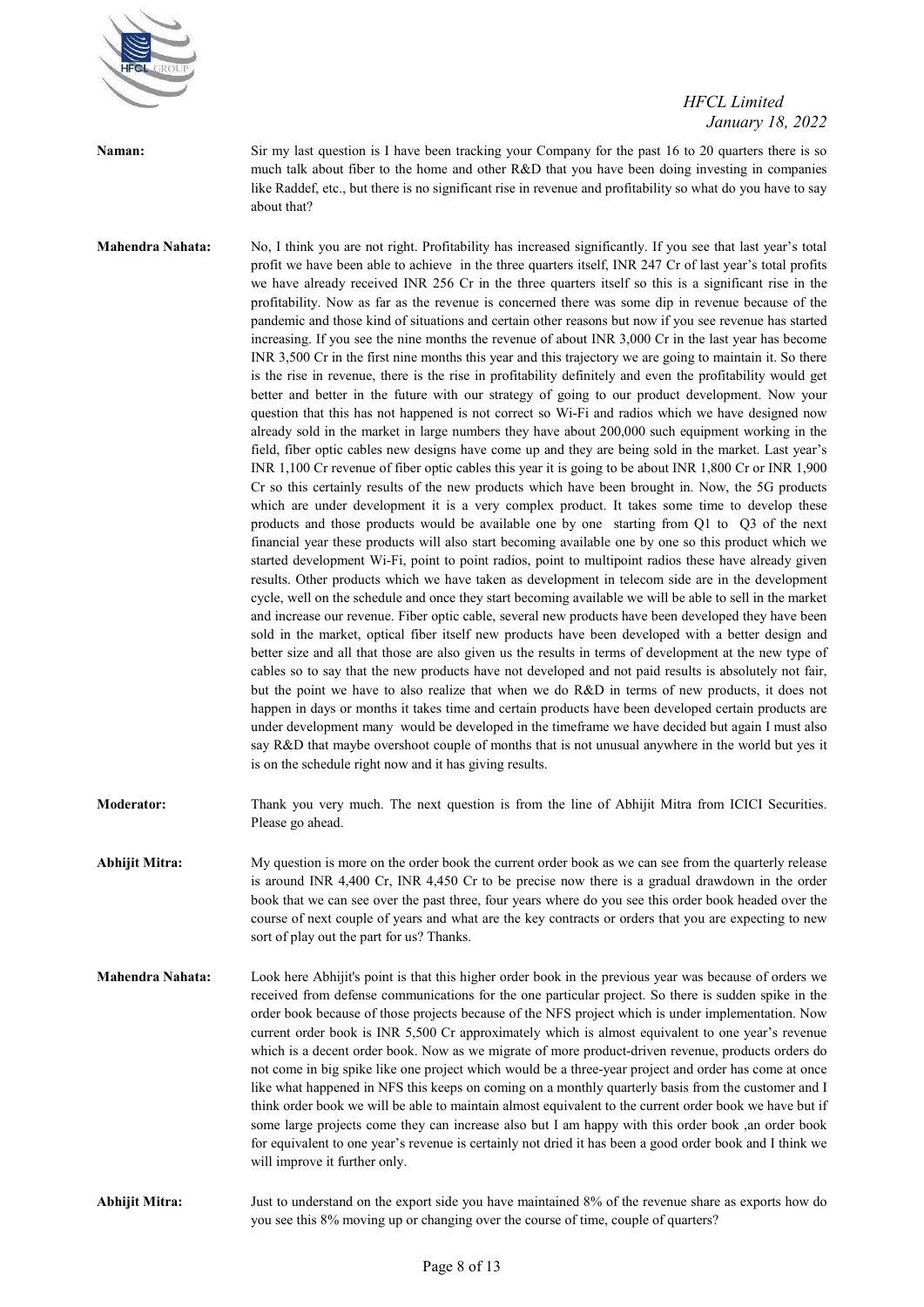

| <b>Mahendra Nahata:</b> | It will move up one because we have taken a lot of initiatives to have more exports of fiber optic cable<br>and in fact, last year's revenue from export is INR 125 Cr, this year it is going to be about INR 300 Cr.<br>My internal target is to double up again in the next financial year. This is the target I have given to my<br>team that we should double again in the next financial year and we have taken effective steps to be<br>able to do that in appointing people, dealers, distributors, establishing contact with different operators<br>worldwide this is what we are doing in selective countries, we cannot do in every country, then you<br>have selective countries by doing these and those countries are very quality conscious countries<br>Europe, US, Southeast, Middle East those are the kind of countries we are operating right now for our<br>fiber optic cable export that is one. Number two now the telecom products as they mature in India, as<br>they come in our production and manufacturing which are being designed by us this revenue will also<br>start growing which is slated to happen from I would say a second quarter of the next financial year<br>where you will start selling out Wi-Fi systems, UBRs and then followed by in the last quarter or so<br>with the certain 5G related products like routers and switches followed by radio products based on<br>open RAN they would also start selling also, so export revenue would definitely increase so current<br>8% what we are looking at now my expectation in the next financial year we should do almost double<br>15% to 16% of our revenue in the next financial year. |
|-------------------------|-----------------------------------------------------------------------------------------------------------------------------------------------------------------------------------------------------------------------------------------------------------------------------------------------------------------------------------------------------------------------------------------------------------------------------------------------------------------------------------------------------------------------------------------------------------------------------------------------------------------------------------------------------------------------------------------------------------------------------------------------------------------------------------------------------------------------------------------------------------------------------------------------------------------------------------------------------------------------------------------------------------------------------------------------------------------------------------------------------------------------------------------------------------------------------------------------------------------------------------------------------------------------------------------------------------------------------------------------------------------------------------------------------------------------------------------------------------------------------------------------------------------------------------------------------------------------------------------------------------------------------------------------------------------------------------------|
| <b>Abhijit Mitra:</b>   | Great. Thanks. That is all from my side I will come back in the queue.                                                                                                                                                                                                                                                                                                                                                                                                                                                                                                                                                                                                                                                                                                                                                                                                                                                                                                                                                                                                                                                                                                                                                                                                                                                                                                                                                                                                                                                                                                                                                                                                                  |
| <b>Moderator:</b>       | Thank you. The next question is from the line of Shivam Saxena from ICICI Bank Limited. Please go<br>ahead.                                                                                                                                                                                                                                                                                                                                                                                                                                                                                                                                                                                                                                                                                                                                                                                                                                                                                                                                                                                                                                                                                                                                                                                                                                                                                                                                                                                                                                                                                                                                                                             |
| <b>Shivam Saxena:</b>   | Thanks for the opportunity. I would like to ask a question the working capital cycle has been increased<br>because of the project execution but when we are saying that we are shifting towards products then the<br>working capital cycle would also remain higher on the higher side or on the lower side?                                                                                                                                                                                                                                                                                                                                                                                                                                                                                                                                                                                                                                                                                                                                                                                                                                                                                                                                                                                                                                                                                                                                                                                                                                                                                                                                                                            |
| <b>Mahendra Nahata:</b> | It will become lower because the project it has gone up because as I explained the milestone basis<br>billing and revenue and the payment, which has not happened because the customer related issue has<br>nothing to do with us. So once that particular project, the NFS finishes you will find that receivables<br>have gone down significantly and moreover when we shift our products revenue would be much faster<br>because product revenue mostly received the customers are 30, 60, 90 days kind of a thing which is<br>much lower than what we have been doing in projects so it will certainly improve much significantly<br>in when we go into the next financial year.                                                                                                                                                                                                                                                                                                                                                                                                                                                                                                                                                                                                                                                                                                                                                                                                                                                                                                                                                                                                    |
| <b>Shivam Saxena:</b>   | Regarding this quarter-on-quarter revenue growth has not been witnessed in this quarter so any<br>specific reasons for though we are saying 9 months it has been improvement but quarter on quarter if<br>we see if the revenue has not grown to that extent any reason?                                                                                                                                                                                                                                                                                                                                                                                                                                                                                                                                                                                                                                                                                                                                                                                                                                                                                                                                                                                                                                                                                                                                                                                                                                                                                                                                                                                                                |
| <b>Mahendra Nahata:</b> | For quarter-on-quarter, we will find this particular year quarter-on-quarter revenue if you look at it is a<br>quite sustainable growth we have achieved, really we cannot see a quarter on quarter basis every time<br>we have to see on the more or less yearly basis. If we look at quarter one revenue was INR 1,200 Cr<br>and quarter two is INR 1,100 Cr, quarter three would be INR 1,200 Cr we expect this to become better<br>in quarter four also because traditionally quarter four is higher than other few quarters so if you look at<br>last year's INR 4,400 Cr revenue would be even if you maintain what we have done in the current<br>quarter even if we maintain that we will still be reaching to about INR 4,800 Cr so there is a 10% of<br>growth in the revenue but yes this new products coming in it will be even better in the next financial<br>year.                                                                                                                                                                                                                                                                                                                                                                                                                                                                                                                                                                                                                                                                                                                                                                                                       |
| <b>Moderator:</b>       | Thank you. The next question is from the line of Ankit Pande from Quant Money Managers. Please go<br>ahead.                                                                                                                                                                                                                                                                                                                                                                                                                                                                                                                                                                                                                                                                                                                                                                                                                                                                                                                                                                                                                                                                                                                                                                                                                                                                                                                                                                                                                                                                                                                                                                             |
| <b>Ankit Pande:</b>     | Thanks for taking my question very good afternoon and very hearty congratulations Mr. Nahata very<br>decent set of results. I just had a couple of questions. We have announcements regarding the product<br>developments side there was an announcement related to AI powered algorithms driving our Wi-Fi<br>products I wonder if that is a new range of products that you have launched number one and have we<br>seen some success there? Number two it will be obviously bolstered our leadership there so I wonder<br>how that is progressing. We have had a gentleman, I think Dr. Weimann join us the Head of Product<br>Development also so now what are the plans under him if you could just give some idea around that?                                                                                                                                                                                                                                                                                                                                                                                                                                                                                                                                                                                                                                                                                                                                                                                                                                                                                                                                                     |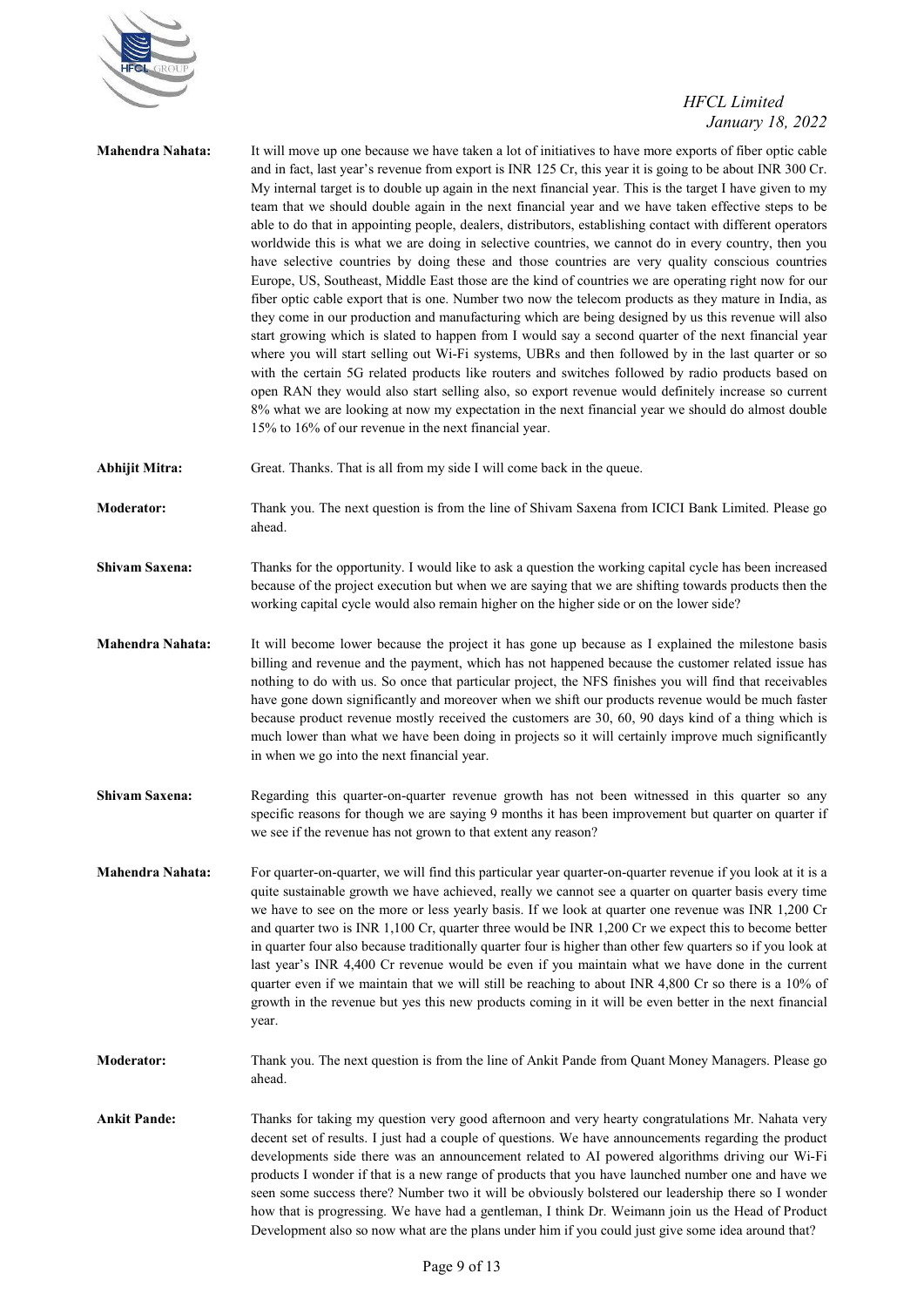

**Mahendra Nahata:** On this AI partnership which we have done that has been implemented in our current range of Wi-Fi products so if the Wi-Fi product was there but Artificial Intelligence is being implemented in those products now so that is going to be a new feature in the product and I must tell you in Wi-Fi, even Facebook it is alliance by Facebook it is promoting our products worldwide. That is very, very important. Facebook's alliance is promoting our products worldwide that is also a very important issue. Now with this Artificial Intelligence being put into the Wi-Fi systems and the radios which are producing operators would be able to get all kind of diagnostics and different performance parameters and all that is readily available to them intelligently which they were not able to get directly but they have to calculate and all these things are being done, now AI would give them those results instantly and with all analytics being done. So that is the advantage of this AI which is being implemented into Wi-Fi and microwave radios and which will enhance the user experience as well as their operation, maintenance and all those kind of things very, very significantly number one. Number two Dr. Weimann we have inducted as the CTO of the development of fiber optic cable, new types of fiber optic cables. Now he has I think some 57 or 60 patents under his name for a different kind of fiber optic cable development and we have hired him to guide HFCL's fiber optic cable new development so he is based in the USA. He is going to have a few more people recruited in the US also and there is a complementary team of people in India so Weimann and his team would do the architectural work, implementation would be done by the Indian team. So it is a combination of architectural team and implementation team. In India also we have a significantly good team, where good people are available as an architect as well as the implementation team so these two teams combined would be developing new kind of fiber optic cables predominantly for the export market. There will be a different kind of cables because of different requirements in different countries and the whole idea would be to develop those products and they should also not only develop the new technology but lower cost also but the design should be such that this lower cost also which would make us more competitive so new products and becoming more competitive this is what we are looking at fiber optic cable so with the development of new products export also would become better in this year.

**Moderator:** Thank you. The next question is from the line of Simranjeet, an Independent Research Analyst. Please go ahead.

**Simranjeet:** Thank you for taking my questions. Sir, there are two questions, first of all I want to understand that we all are talking about the 5G implementation in India very soon. Are you seeing a scarcity of the 5G optical fibers in the Country once the demand rises first and second, are there any companies thrust on the EV space in terms of software if you can elaborate?

**Mahendra Nahata:** What was your third question?

**Simranjeet:** Sir my second question was that is there is a company thrust on the EV space like in terms of software your electric vehicle space in terms of software development HFCL any plans for that?

**Mahendra Nahata:** HFCL has got nothing to do in EV space. We have not done anything in electrical vehicles. We are more into telecom. So coming to 5G implementation in India, of course, it is on track rather we are behind many countries and now, therefore, the Government is pushing it very hard and the auction is going to be held in April, May timeframe, implementation would start happening by July. So, of course, 5G is happening in India and will happen in India. There is no reason why it should be delayed any further and 5G would bring in many more use cases relating to direct to consumer, industry, agriculture, education, all kind of use cases will come up which will result in the enhancement of the use of the telecom network and also growth in the revenue of the telecom network because of new use cases coming up. Now all these use cases are going to be requiring more throughput, higher speed, and low latency, which is a 5G, low latency, and higher speed and uses in the development of many more use cases. So once you have higher throughput lot more data flowing in IoT devices or different other use cases you need connectivity that should not block those kinds of throughput so if you do not have fiber optic cable and you have only low capacity radios you would find that the kind of throughput coming from this devices would be bottlenecked in the transport network. So that is why fiber optic cable is coming in-between to connect the 5G towers and intercity intracity connectivity so that those kinds of bottlenecks do not happen and data can flow seamlessly giving a real 5G experience to the customer. That is why you would find more and more towers are being used on 5G and a higher number of fiber optic links are being placed by operators which would definitely result in increasing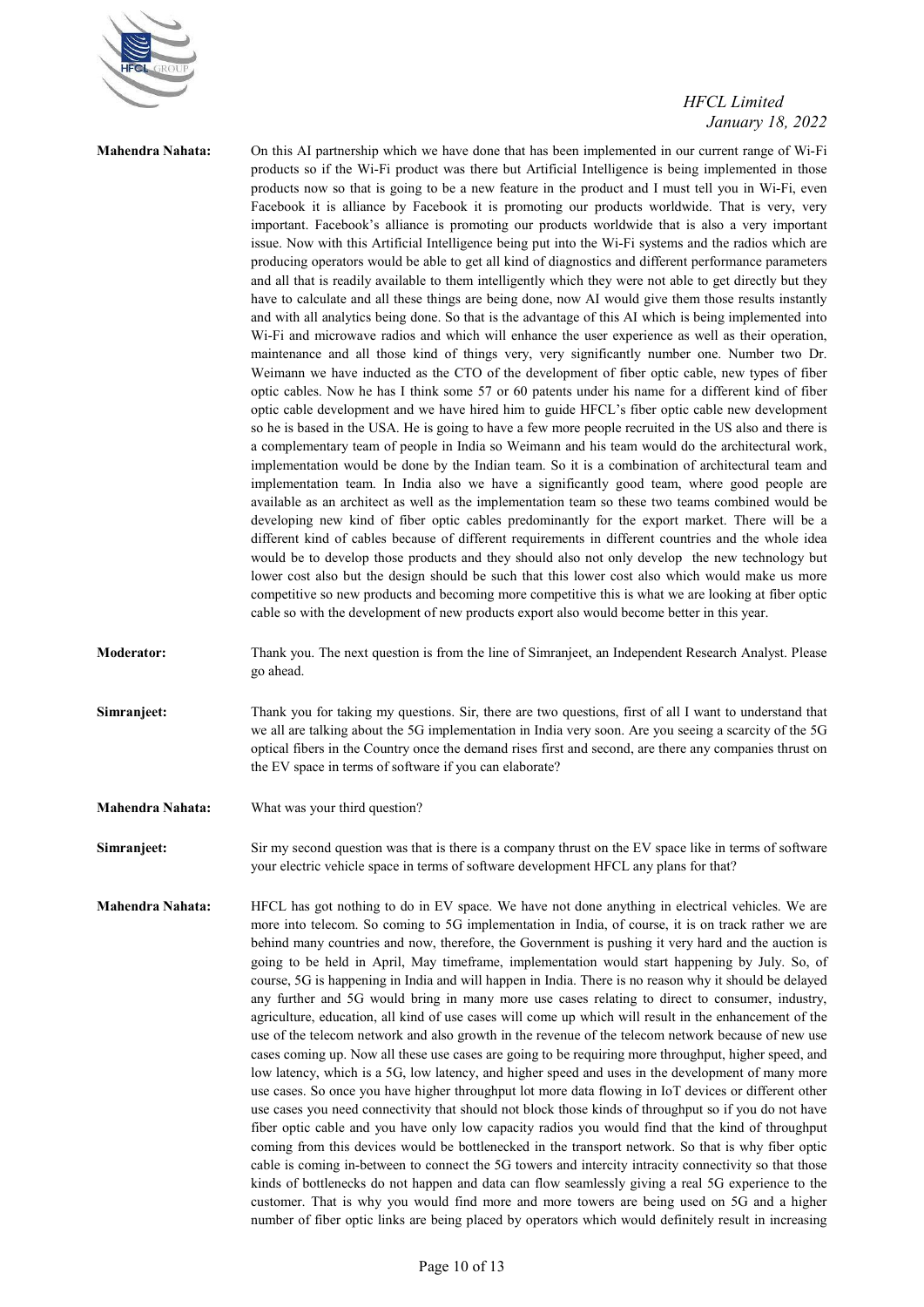

demand for fiber optic cable and this is happening not only in India but worldwide and that is why we find an increase in the demand of fiber and fiber optic cable which has led us to decide to increase the capacity of our fiber manufacturing by 12 Mn and fiber optic cable by another 10 Mn.

- **Moderator:** Thank you. The next question is from the line of Ankit Pande from Quant Money Managers. Please go ahead.
- **Ankit Pande:** Thank you for taking my question again. Just to finish off on a question what is our receivables number I think I have missed that again?
- **Mahendra Nahata:** I can tell you. The total receivable as of today is INR 2,620 Cr for HFCL, INR 149 Cr HTL total combined is INR 2,697 Cr.
- Ankit Pande: By and large unchanged quarter-on-quarter?
- **Mahendra Nahata:** Yes no major change but what happened this quarter out of the INR 1,200 Cr sales somehow above INR 700 Cr of the sale happened in December only so bit spike in the receivables on the end of Q3 is because the INR 700 Cr sale of the quarter happened in the December month only because of various, various reasons so as a result of that they have gone up a bit but it will start coming down but the major reduction would be once this NFS revenues start being received with completion of the milestone.
- **Moderator:** Thank you. The next question is from the line of Saket Kapoor from Kapoor & Company. Please go ahead.
- Saket Kapoor: Thank you for the opportunity. Sir as you are charting out the trajectory going forward on increased turnover how should the export and the domestic mix look like also you spoke about this data center part so what kind of role are we going to play for the data center and thirdly Sir some subsidy and tax refunds were due for this financial year where are we in midst of that?
- **Mahendra Nahata:** Your first question I have already answered that revenue mix is going to be better from this year Export, I believe with the initiatives we have taken should be doubled up in the next financial year should reach to that 15%, 16% that is number one. Your number two question was regarding subsidy and this subsidy there are two kinds of subsidies we are expecting which is one is Government of India subsidy of about INR 48 Cr for installation of plant in Hyderabad and second is state subsidy of about INR 28 Cr, INR 30 Cr which we have to receive from the state government for the state plant so this has yet to be received we have filed all the papers, all surveys and those kinds of whatever the formalities are have been completed. We expect to receive the subsidy totaling about INR 78 Cr or so in the Q1 of the next financial year.
- **Moderator:** Thank you. The next question is from the line of Arun an Individual Investor. Please go ahead.
- **Arun:** Thanks team for the opportunity. Nahata Sir congratulations on the outcome of the results and I am new to this investments company and I was starting to analyze the interest from the last six months and I appreciate that whatever the things you guys have done for the last six months getting the number one, getting the best in the industry but my question is how competitive we are getting into this optic fiber industry and we have our competitors in the line, I just wanted to understand what could be the best we can make it in the next coming one or two years so out beat all the competitors in this industry?
- **Mahendra Nahata:** We are very competitive and competition is not only by prices many at times. Competition is also by the reliability of the supplier. How well it stands with the customer in times of issues, problems where supplies the demand-supply gap equation in favor of supplier how well he stands with the supplier customer, how good his quality is, how good his supply schedule is, quality, supply schedule, longterm sustenance of the supply schedule and all that, these are the issues which are also waving in the mind of the customer. So in India there may be 20 fiber optic cable manufacturers but whereas we use our full capacity and number of them may not be using their 20%, 30% capacities, and then some of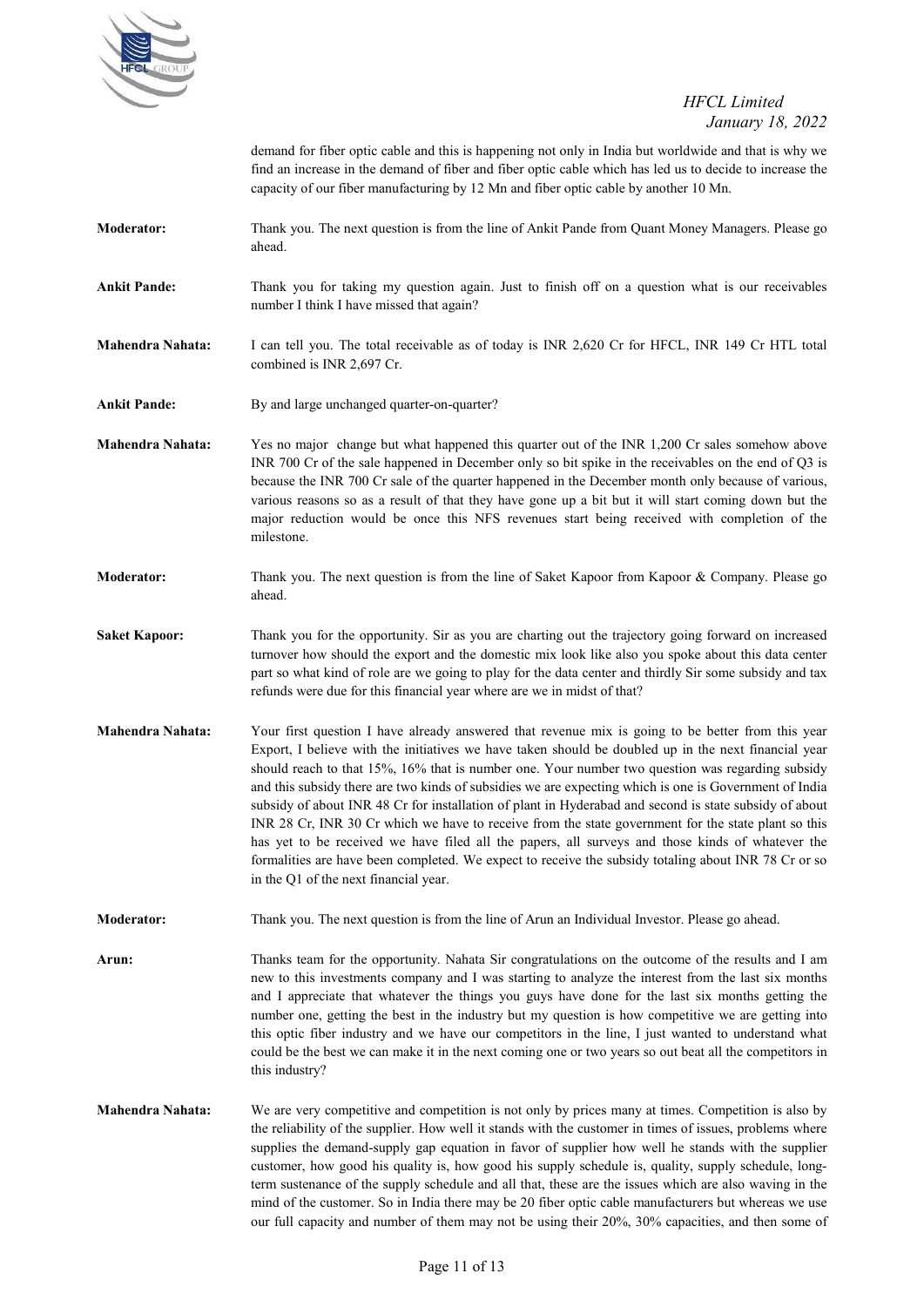

them may be able to ready to sell at a lower price just to run the factories but why are they not able to do because these three things which I told you, timely supply, long-term sustainability, quality these are certain attributes which customers give a lot of value, if you take the cost of fiber optic cable is an insignificant cost in the overall network cost it may not be 1% or 2% even but it is a backbone, it has the potential to create problems with the entire network, on an overall basis, it might be in the fiber optic ring-faced within Delhi and Bombay you can imagine what happened the quality, timely supply and all these are also important attributes when we talk of competitiveness. Competitiveness is just not the price only and I gave you an example that some of the manufacturers may not be running at 20% capacity, whereas we are running at 100% capacity. So these are the important issues. Now in terms of competitiveness, we are fairly competitive. We are doing backward integration with fiber as we are seeing, we have already done and we are increasing that capacity by another 12 Mn. Now this will further increase our competitiveness because price fixes between what we buy fiber and what we manufacture, is definitely different. It is much cheaper it is cheaper when you manufacture by yourself and then advantage we are already getting in our current capacity and we will get more once we increase our capacity very, very soon. So then the second thing what we have done horizontal integration. What we have done. Not only we do the manufacture of cables we are doing the accessories also in our HTL plant in Chennai where we manufacture accessories also like joints and distribution boxes and all of the exports and quick sales and all kind of things which we manufacture that also gives us the increased profitability with the same customer so that is another feel factor. Third we have done forward integration. Forward integration not only supplying cable but putting it in the ground also in terms of executing the fiber optic network for the customer so there is a backward integration, there is horizontal integration, there is a forward integration, all put together if you see we are able to get higher revenue and higher competitiveness because for example about INR 600 Cr or 700 Cr of revenue this year would come from fiber optic cable project execution itself. Now project only I may not to do but if it is coupled with the supply of cables, it is much more interesting to me because it is in a higher revenue higher profitability so this is how we are maintaining our competitiveness.

**Moderator:** Thank you. The next question is from the line of Tushar, Individual Investor. Please go ahead.

**Tushar:** Thank you for the opportunity, Sir. I have a few questions one question is on the product segment of our business. Would you be able to give a revenue mix between the optical fiber cable and optical fiber and any comparison to other telco products that you supply? My second question is on the margin front in the existing quarter could we see some improvements in the margins, have we taken any price hikes to offset the RM cost and the freight cost? Thank you.

**Mahendra Nahata:** As I said earlier, our revenue from products as a percentage has increased significantly which is as I said 26% has gone up to 42% of revenue. Within that right now fiber optic cable is predominant out of about INR 500 Cr plus revenue about INR 400 Cr or so is by optical fiber cable, rest is coming from telecom products different kind of telecom products and accessories. Now in future going forward, revenue from other telecom products will increase significantly because new products are under design and they are going to be sold to the customers in the next financial year, the defense products will also start giving revenue to the Company so this is going to improve significantly but fiber optic cable revenue will also go up. As I said last year's about INR 1,100 Cr or so is going to be about INR 1,800 Cr in the current financial year and this will further increase in the next financial year and the next financial year with the new capacities coming in. So fiber optic cable revenue will keep growing and as well as the other products revenue will also grow with more products coming in. Now in the current year, our expectation is that from telecom products, the products alone I am not pointing only fiber optic cable, our revenue should be more than INR 400 Cr which is right now is about I would say all put together telecom products and accessories and all that is about INR 200 Cr it will go to almost INR 500 Cr in the next financial year.

**Moderator:** Thank you very much. I now hand the conference over to the management for closing comments.

**Mahendra Nahata:** Thank you very much gentlemen for being with us for this today's earning call. As I said in the current year with our strategy of designing our own products, increasing the capacity has shown good results in terms of revenue and profitability both. The nine month results we have seen we have surpassed last year's, full year's profit in the nine months itself. We are now further increasing our capacity to